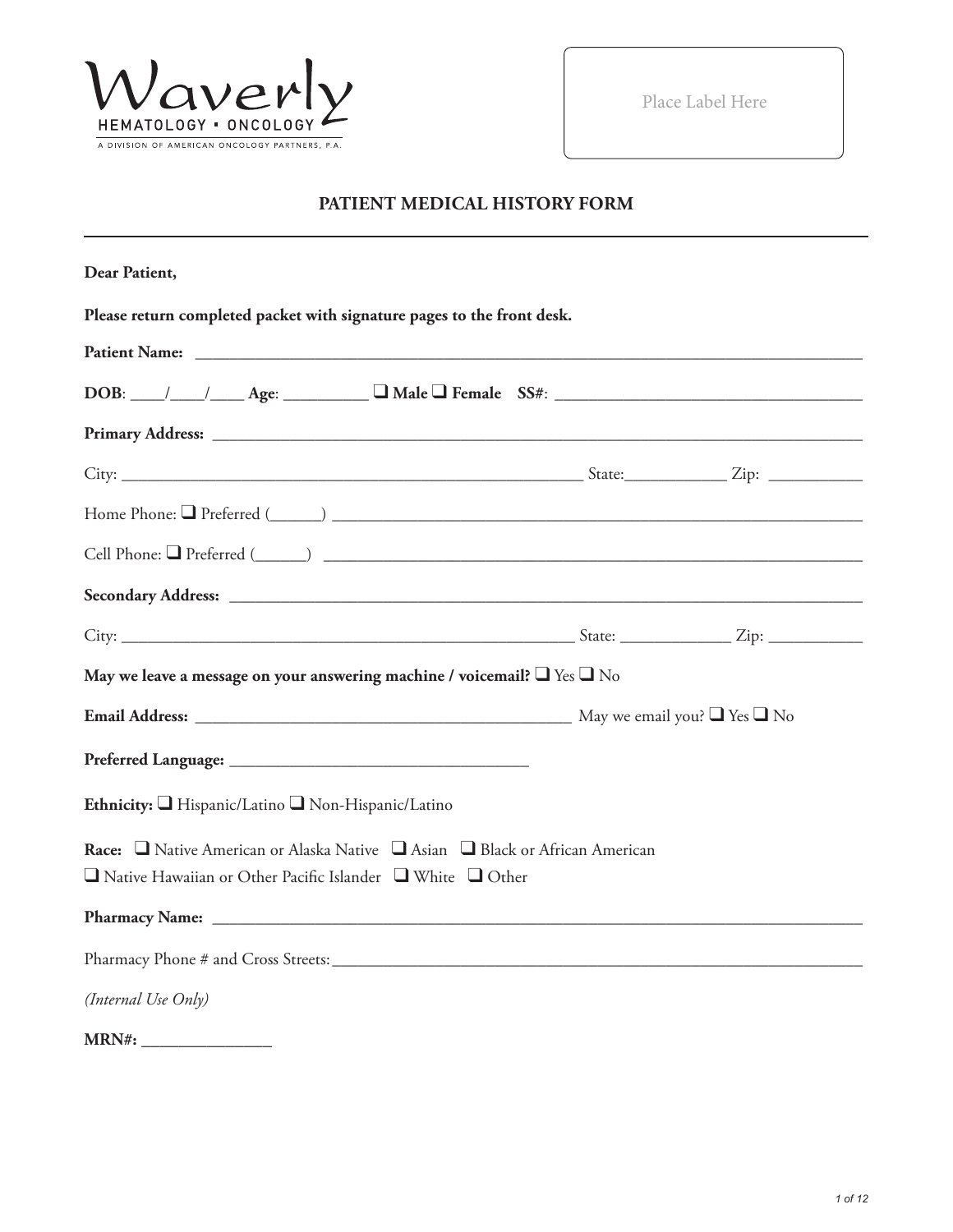| Please list any additional Physicians you see: (Include Phone #):                                                                                 |  |
|---------------------------------------------------------------------------------------------------------------------------------------------------|--|
|                                                                                                                                                   |  |
|                                                                                                                                                   |  |
|                                                                                                                                                   |  |
| <b>Emergency Contact Name:</b>                                                                                                                    |  |
|                                                                                                                                                   |  |
| <b>Employment Status:</b>                                                                                                                         |  |
| $\Box$ Employed/Self Employed $\Box$ Unemployed $\Box$ Retired<br>$\Box$ Disabled                                                                 |  |
|                                                                                                                                                   |  |
|                                                                                                                                                   |  |
| <b>Advanced Directives:</b>                                                                                                                       |  |
| <b>Living Will</b> $\Box$ Yes $\Box$ No $\Box$ Unknown<br>Durable Power of Attorney U Yes U No Unknown<br>DNR $\Box$ Yes $\Box$ No $\Box$ Unknown |  |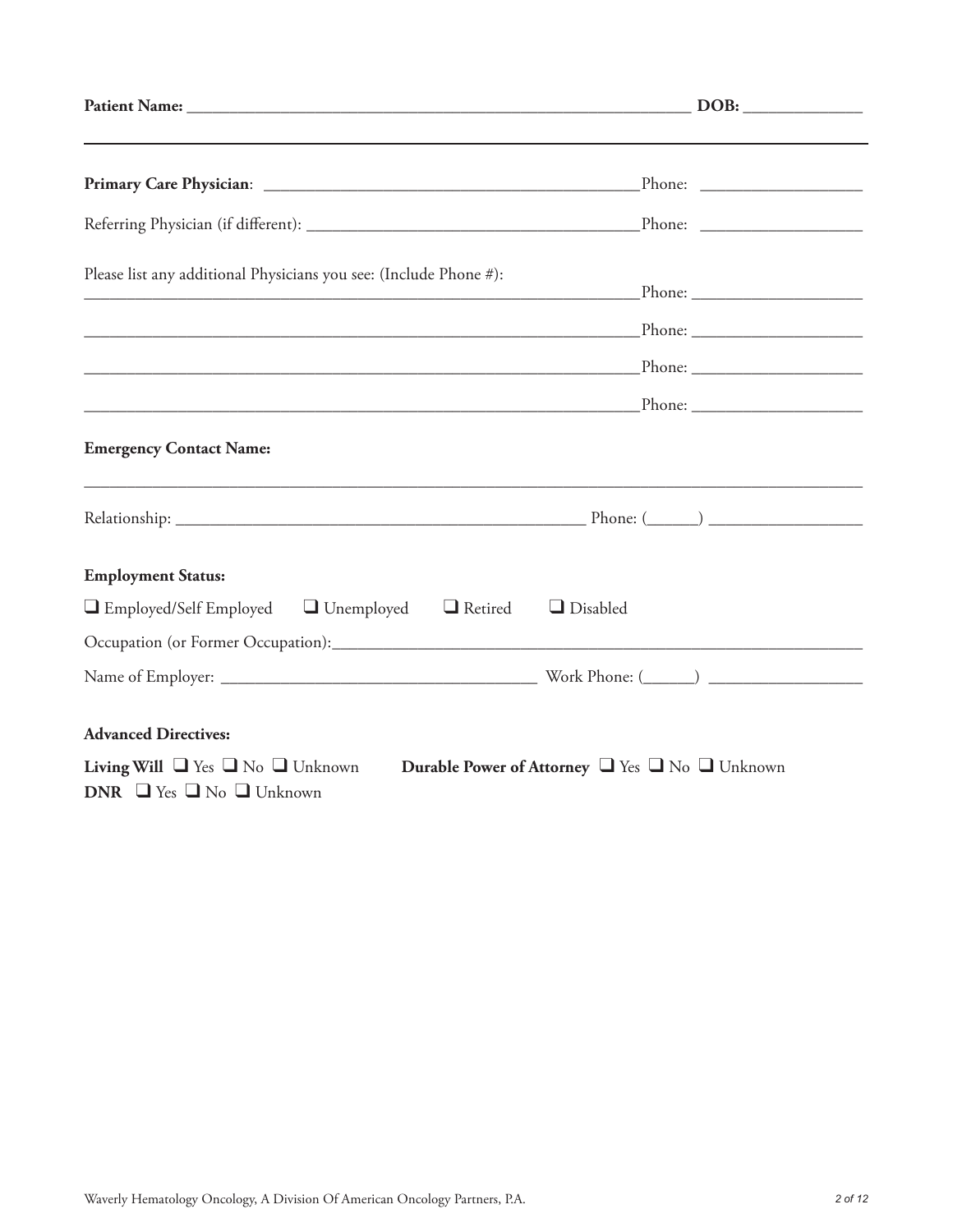**Patient Name: \_\_\_\_\_\_\_\_\_\_\_\_\_\_\_\_\_\_\_\_\_\_\_\_\_\_\_\_\_\_\_\_\_\_\_\_\_\_\_\_\_\_\_\_\_\_\_\_\_\_\_\_\_\_\_\_\_\_\_ DOB: \_\_\_\_\_\_\_\_\_\_\_\_\_\_**

**Medical History** Have you EVER had any of the following:

| $\Box$ Asthma<br>$\Box$ Psychiatric Disorder/Illness<br>$\Box$ Cancer<br>$\Box$ Seizures or Epilepsy                                                                  | Neurological Disorder/Chronic Headaches<br>Blood Pressure Disorder/Hypertension<br>$\Box$ Stroke<br>$\Box$ COPD | $\Box$ Arthritis<br>Pulmonary Embolism/DVT/Blood Clots<br>□ Cholesterol Disorder/Hyperlipidemia<br>$\Box$ Sleep Apnea |  |
|-----------------------------------------------------------------------------------------------------------------------------------------------------------------------|-----------------------------------------------------------------------------------------------------------------|-----------------------------------------------------------------------------------------------------------------------|--|
| $\Box$ Diabetes<br>$\Box$ Thyroid Disorder<br>Eye Disorder (i.e. Glaucoma)<br>Heart Attack/Heart Disease/Atrial Fib<br>$\Box$ Urinary/Kidney Disorder<br>$\Box$ Other |                                                                                                                 |                                                                                                                       |  |
| Please list any other medical illnesses or problems and provide details for any of the above conditions:                                                              |                                                                                                                 |                                                                                                                       |  |

\_\_\_\_\_\_\_\_\_\_\_\_\_\_\_\_\_\_\_\_\_\_\_\_\_\_\_\_\_\_\_\_\_\_\_\_\_\_\_\_\_\_\_\_\_\_\_\_\_\_\_\_\_\_\_\_\_\_\_\_\_\_\_\_\_\_\_\_\_\_\_\_\_\_\_\_\_\_\_\_\_\_\_\_\_\_\_\_\_\_\_ \_\_\_\_\_\_\_\_\_\_\_\_\_\_\_\_\_\_\_\_\_\_\_\_\_\_\_\_\_\_\_\_\_\_\_\_\_\_\_\_\_\_\_\_\_\_\_\_\_\_\_\_\_\_\_\_\_\_\_\_\_\_\_\_\_\_\_\_\_\_\_\_\_\_\_\_\_\_\_\_\_\_\_\_\_\_\_\_\_\_\_

**Surgery History** Please list ANY surgeries you have had and the approximate date.

| Procedure | Date | Complications |
|-----------|------|---------------|
|           |      |               |
|           |      |               |
|           |      |               |
|           |      |               |

# **Prior Cancer Treatment** Do you currently have cancer? ❑ Yes ❑ No

| <b>Type of Cancer</b> | <b>Year Diagnosed</b> | <b>Treatment</b>                              | Hospital/Doctor's Office Where You<br><b>Received Treatment</b> |
|-----------------------|-----------------------|-----------------------------------------------|-----------------------------------------------------------------|
|                       |                       | $\Box$ Biotherapy<br>$\Box$ Surgery           | Name:                                                           |
|                       |                       | $\Box$ Radiation $\Box$ Radiation<br>Implants | Address:                                                        |
|                       |                       | $\Box$ Chemotherapy                           | Phone:                                                          |
|                       |                       | $\Box$ Biotherapy<br>$\Box$ Surgery           | Name:                                                           |
|                       |                       | $\Box$ Radiation $\Box$ Radiation<br>Implants | Address:                                                        |
|                       |                       | $\Box$ Chemotherapy                           | Phone:                                                          |
|                       |                       | $\Box$ Biotherapy<br>$\Box$ Surgery           | Name:                                                           |
|                       |                       | $\Box$ Radiation $\Box$ Radiation<br>Implants | Address:                                                        |
|                       |                       | $\Box$ Chemotherapy                           | Phone:                                                          |

#### **Allergies**

Are you allergic to any medications or other substances? ❑ Yes ❑ No Please list allergies and reactions:

\_\_\_\_\_\_\_\_\_\_\_\_\_\_\_\_\_\_\_\_\_\_\_\_\_\_\_\_\_\_\_\_\_\_\_\_\_\_\_\_\_\_\_\_\_\_\_\_\_\_\_\_\_\_\_\_\_\_\_\_\_\_\_\_\_\_\_\_\_\_\_\_\_\_\_\_\_\_\_\_\_\_\_\_\_\_\_\_\_\_\_ \_\_\_\_\_\_\_\_\_\_\_\_\_\_\_\_\_\_\_\_\_\_\_\_\_\_\_\_\_\_\_\_\_\_\_\_\_\_\_\_\_\_\_\_\_\_\_\_\_\_\_\_\_\_\_\_\_\_\_\_\_\_\_\_\_\_\_\_\_\_\_\_\_\_\_\_\_\_\_\_\_\_\_\_\_\_\_\_\_\_\_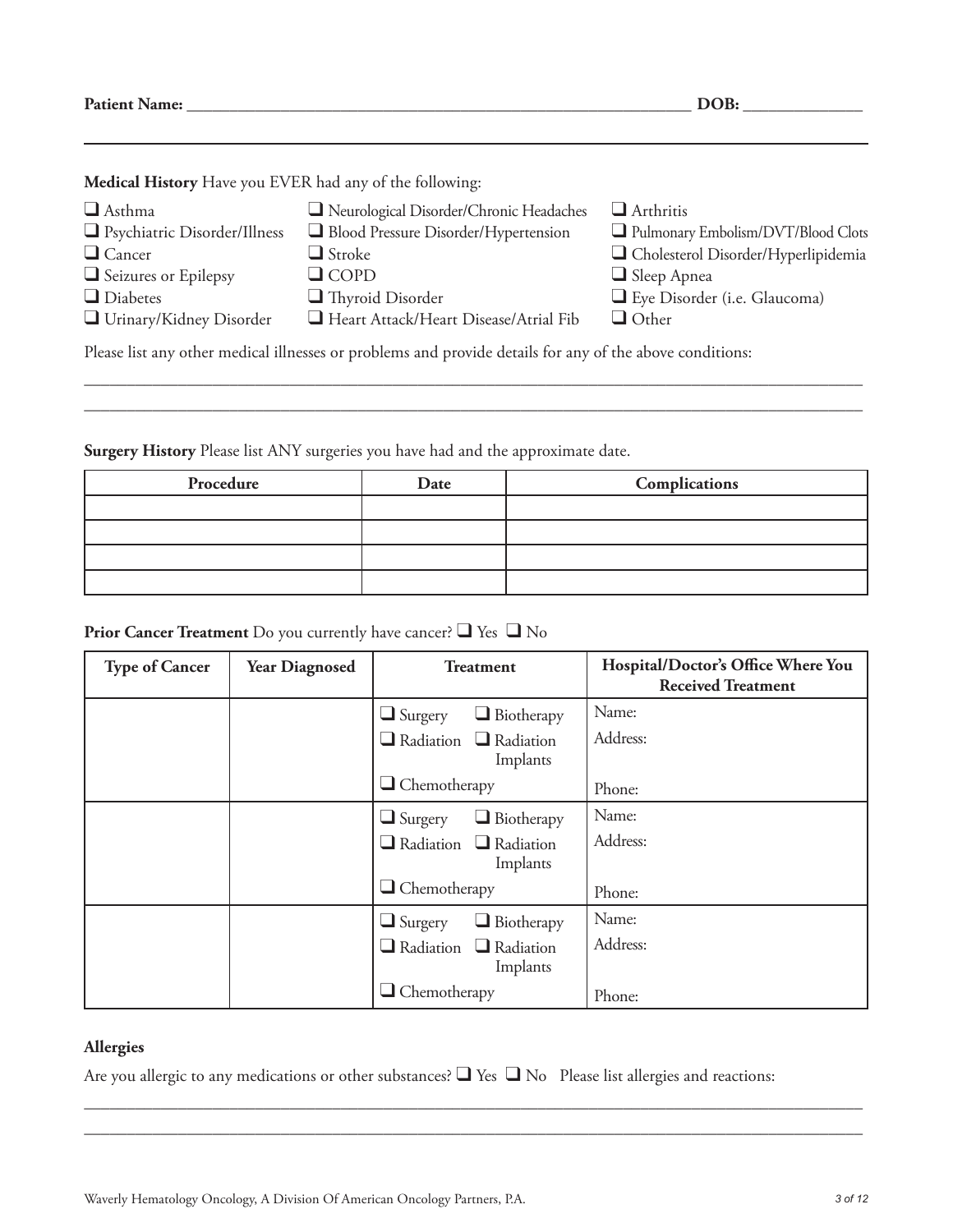#### **Medication List**

| <b>Medication Name</b> | Dose | Frequency |
|------------------------|------|-----------|
|                        |      |           |
|                        |      |           |
|                        |      |           |
|                        |      |           |
|                        |      |           |
|                        |      |           |
|                        |      |           |

Do you have additional medications not listed above?  $\Box$  Yes  $\Box$  No If yes, please use the back of this page to list all others.

#### **Health Maintenance**

Date of last bone density: \_\_\_\_\_\_\_\_\_\_\_\_\_\_\_\_\_\_\_\_

Date of last pap smear: \_\_\_\_\_\_\_\_\_\_\_\_\_\_\_\_\_\_\_\_\_\_ Have you ever had an abnormal PAP smear? ❑ Yes ❑ No

Date of last mammogram: \_\_\_\_\_\_\_\_\_\_\_\_\_\_\_\_\_\_\_ Was that mammogram normal? ❑ Yes ❑ No

Date of last colonoscopy: \_\_\_\_\_\_\_\_\_\_\_\_\_\_\_\_\_\_\_\_ Was that colonoscopy normal? ❑ Yes ❑ No

**Family Medical History** Please indicate any major conditions, including cancers, that your immediate family members have had.

| Relative    | <b>Condition and Description</b> | Living?       | If deceased, at what age? |
|-------------|----------------------------------|---------------|---------------------------|
| Mother      |                                  | Y<br>N        |                           |
| Father      |                                  | Y<br>N        |                           |
| Sibling     |                                  | Y<br>N        |                           |
| Sibling     |                                  | Y<br>N        |                           |
| Sibling     |                                  | Y<br>N        |                           |
| Grandparent |                                  | N<br>Y        |                           |
| Grandparent |                                  | N<br>V        |                           |
| Other       |                                  | $\rm _V$<br>N |                           |

#### **Social History**

| Do you currently smoke? $\Box$ Yes $\Box$ No If no, previously? $\Box$ Yes $\Box$ No                                   |
|------------------------------------------------------------------------------------------------------------------------|
| Years smoked__________ Packs per day _________                                                                         |
| Do you use other tobacco products? $\Box$ Yes $\Box$ No Consume Alcohol? $\Box$ Yes $\Box$ No If yes, drinks per week: |
| Marital Status: $\Box$ Single $\Box$ Married $\Box$ Divorced $\Box$ Widowed                                            |
| Do you suffer from domestic violence? $\Box$ Yes $\Box$ No Do you feel safe at home? $\Box$ Yes $\Box$ No              |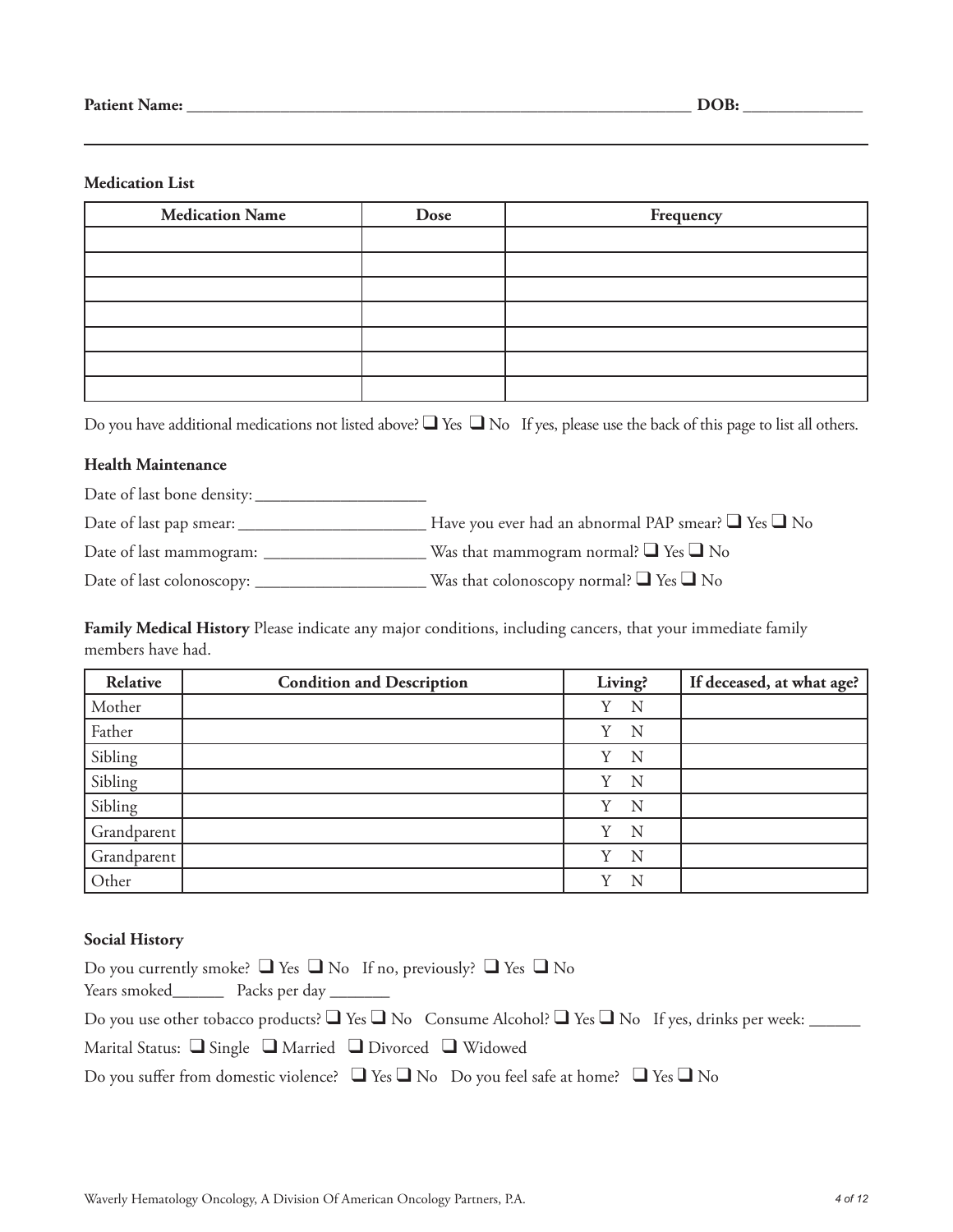| <b>Patient Name:</b> |  |
|----------------------|--|
|----------------------|--|

| General<br>$\Box$ None                                                             |                                            | $\Box$ Fever                                          |                           |
|------------------------------------------------------------------------------------|--------------------------------------------|-------------------------------------------------------|---------------------------|
|                                                                                    | $\Box$ Feeling Tired                       |                                                       | $\Box$ Weight Gain        |
| $\Box$ Chills                                                                      | $\Box$ Weight Loss                         | Feeling Poorly                                        |                           |
| <u>Eyes</u>                                                                        |                                            |                                                       |                           |
| $\Box$ None                                                                        | $\Box$ Dry Eyes                            | $\Box$ Eye Pain                                       | $\Box$ Itchy Eyes         |
| $\Box$ Vision Changes                                                              | Eyesight Problems                          |                                                       |                           |
| Ear/Nose/Throat                                                                    |                                            |                                                       |                           |
| $\Box$ None                                                                        | $\Box$ Earache                             | $\Box$ Loss of Hearing                                | $\Box$ Nose Bleeds        |
| Sinus Problems                                                                     | Sore Throat                                | $\Box$ Hoarseness                                     |                           |
|                                                                                    |                                            |                                                       |                           |
| <b>Heart</b>                                                                       |                                            |                                                       |                           |
| $\Box$ None                                                                        | Chest Pain                                 | $\Box$ Palpitations                                   | $\Box$ Slow Heart Rate    |
| $\Box$ Leg Swelling                                                                | $\Box$ Fast heart rate                     | $\Box$ Leg pain, discomfort or fatigue during walking |                           |
| <b>Lungs/Breathing</b>                                                             |                                            |                                                       |                           |
| $\Box$ None                                                                        | $\Box$ Cough                               | $\Box$ Wheezing                                       | Shortness of Breath       |
| $\Box$ Trouble breathing with exertion<br>$\Box$ Trouble breathing when lying flat |                                            |                                                       |                           |
|                                                                                    |                                            |                                                       |                           |
| Gastrointestinal                                                                   |                                            |                                                       |                           |
| $\Box$ None                                                                        | Abdominal Pain                             | $\Box$ Constipation                                   | $\Box$ Diarrhea           |
| $\Box$ Heartburn                                                                   | $\Box$ Nausea                              | $\Box$ Vomiting                                       | $\Box$ Blood in stool     |
| <b>Skin</b>                                                                        |                                            |                                                       |                           |
| $\Box$ None                                                                        | $\Box$ Acne                                | $\Box$ Itching                                        | $\Box$ Change in mole     |
| Skin Lesions                                                                       | Skin Wound                                 | $\Box$ Breast Lump                                    |                           |
|                                                                                    |                                            |                                                       |                           |
| Neurological<br>$\Box$ None                                                        | Limb Weakness                              | $\Box$ Confused                                       |                           |
|                                                                                    |                                            |                                                       | $\Box$ Loss of Memory     |
| $\Box$ Convulsions                                                                 | $\Box$ Headaches                           | $\Box$ Dizziness                                      | $\Box$ Difficulty Walking |
| Psychiatric                                                                        |                                            |                                                       |                           |
| $\Box$ None                                                                        | $\Box$ Suicidal                            | $\Box$ Anxiety                                        | $\Box$ Disturbed Sleep    |
| $\Box$ Depression                                                                  | $\hfill\blacksquare$<br>Emotional Problems | $\hfill\Box$<br>Change in Personality                 |                           |
|                                                                                    |                                            |                                                       |                           |
| <b>Endocrine</b><br>$\Box$ None                                                    | $\Box$ Hair Loss                           | $\Box$ Weak Muscles                                   | $\Box$ Hot Flashes        |
| $\Box$ Feeling Weak                                                                | $\Box$ Deepening Voice                     |                                                       |                           |
|                                                                                    |                                            |                                                       |                           |
| Hem/Lymph                                                                          |                                            |                                                       |                           |
| $\Box$ None                                                                        | $\Box$ Easy Bleeding                       | $\Box$ Easy Bruising                                  | Swollen Glands            |

**Review of Systems** Please indicate ALL that you have experienced within the last 6-12 months.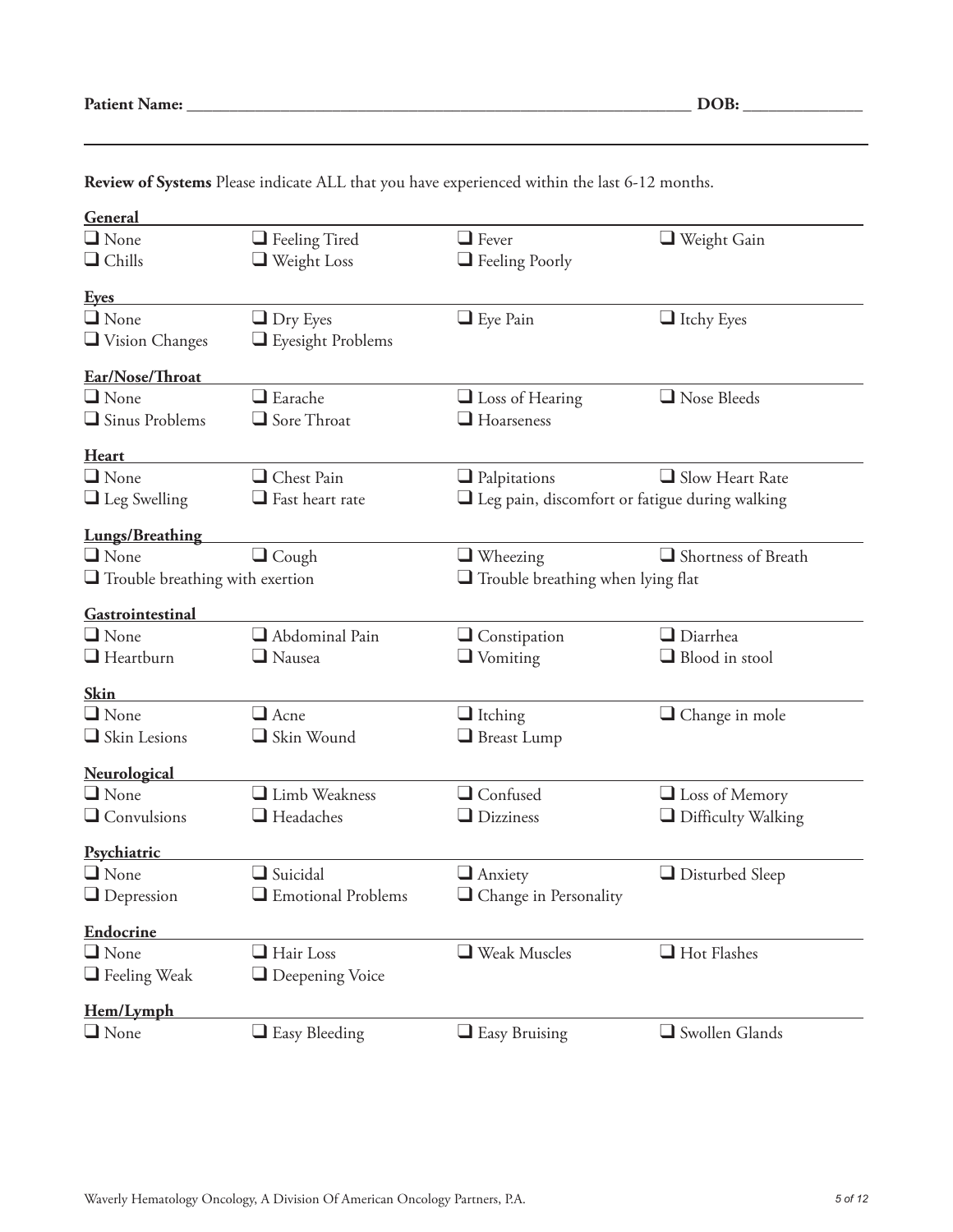# **AUTHORIZATION AND RELEASE TO BE PHOTOGRAPHED FOR ELECTRONIC MEDICAL RECORDS**

I authorize Waverly Hematology Oncology (WHO/AOP), a division of American Oncology Partners, P.A. (WHO/ AOP), to take my photograph (digital camera/video may be used). These photos may then be placed in my WHO/ AOP electronic medical record for identification purposes and/or medical documentation.

By signing this, I verify that I have received a copy of this authorization form for my records.

Patient Name (Print)

Patient or Guarantor (Signature)

Date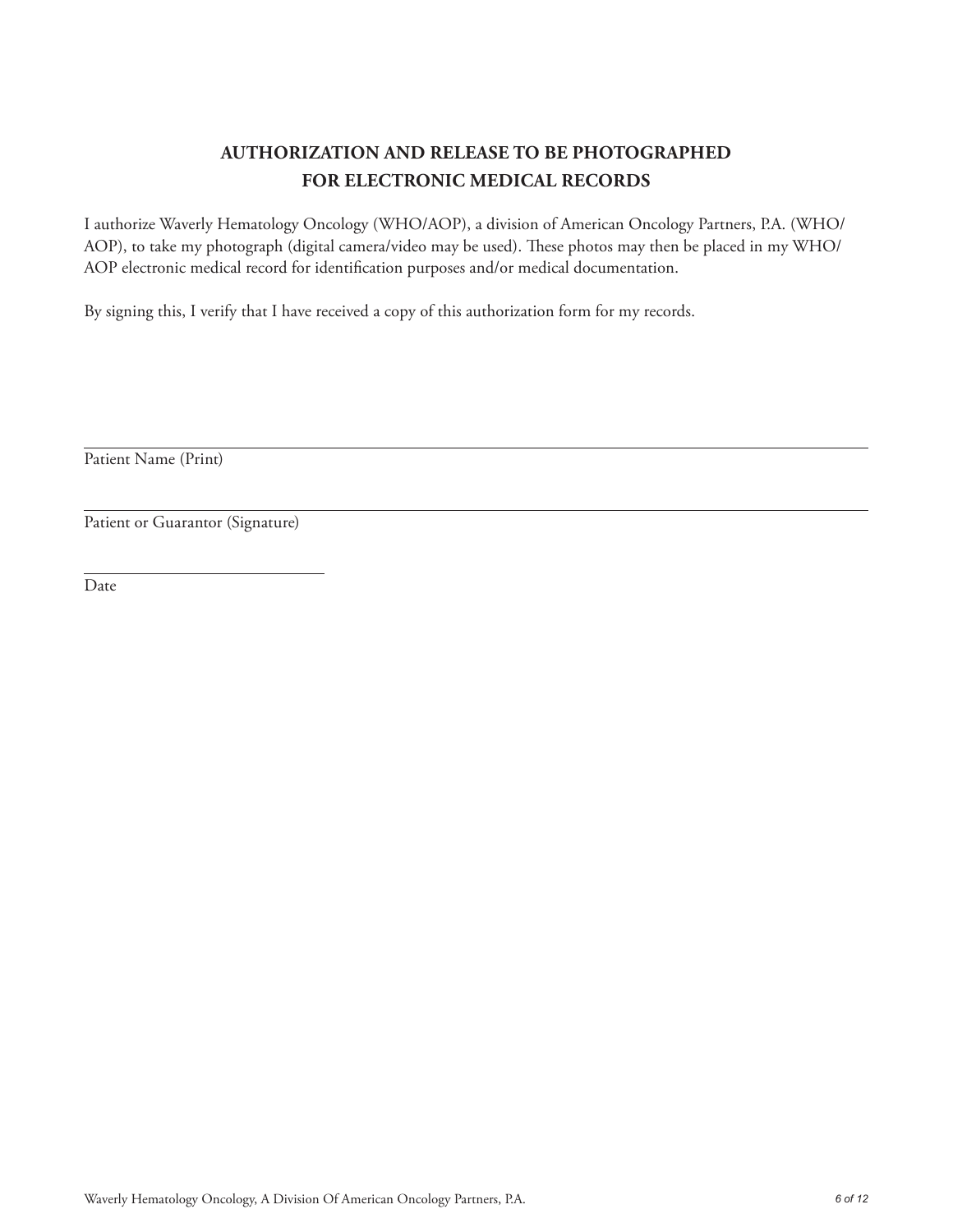# **REQUEST FOR RELEASE OF RECORDS**

I, \_\_\_\_\_\_\_\_\_\_\_\_\_\_\_\_\_\_\_\_\_\_\_\_\_\_\_\_\_\_\_\_\_\_\_\_\_\_\_\_\_\_\_\_, request a copy of my complete medical record from the office of:

––––––––––––––––––––––––––––––––––––––––––––––––––––––––––––––––––––––––––––––––––––––––––

––––––––––––––––––––––––––––––––––––––––––––––––––––––––––––––––––––––––––––––––––––––––––

––––––––––––––––––––––––––––––––––––––––––––––––––––––––––––––––––––––––––––––––––––––––––

––––––––––––––––––––––––––––––––––––––––––––––––––––––––––––––––––––––––––––––––––––––––––

Name and address of practitioner

**To be sent to Waverly Hematology Oncology:** *(Internal use)*

Address, City, State, Zip Code

Fax/Telephone Number

\_\_\_\_\_\_ I give permission to release my medical records to the above listed person, company or medical facility. I understand that my records will be sent via telephone communication.

\_\_\_\_\_\_\_\_\_\_\_\_\_\_\_\_\_\_\_\_\_\_\_\_\_\_\_\_\_\_\_\_\_\_\_\_\_\_\_\_\_\_\_\_\_\_\_\_\_\_\_\_\_\_\_\_\_\_\_\_\_ \_\_\_\_\_\_\_\_\_\_\_\_\_\_\_\_\_\_\_

It is my understanding that by signing this authorization for release of my records, I am giving permission for Waverly Hematology Oncology (WHO/AOP) to receive copies of any medical, psychiatric, AIDS, AIDS-related syndromes, HIV testing, alcohol and/or drug abuse related information for the above listed person(s) or organization. I also understand that this authorization may be revoked at any time except to the extent action has been taken prior to revocation. This consent is valid indefinitely until there is written communication received to revoke.

\_\_\_\_\_\_\_DISCLAIMER: Not signing does not prevent me from receiving care.

Patient Name (Print) Date

\_\_\_\_\_\_\_\_\_\_\_\_\_\_\_\_\_\_\_\_\_\_\_\_\_\_\_\_\_\_\_\_\_\_\_\_\_\_\_\_\_\_\_\_\_\_\_\_\_\_\_\_\_\_\_\_\_\_\_\_\_ Patient Date of Birth

Patient or Guarantor (Signature) Date

\_\_\_\_\_\_\_\_\_\_\_\_\_\_\_\_\_\_\_\_\_\_\_\_\_\_\_\_\_\_\_\_\_\_\_\_\_\_\_\_\_\_\_\_\_\_\_\_\_\_\_\_\_\_\_\_\_\_\_\_\_ \_\_\_\_\_\_\_\_\_\_\_\_\_\_\_\_\_\_\_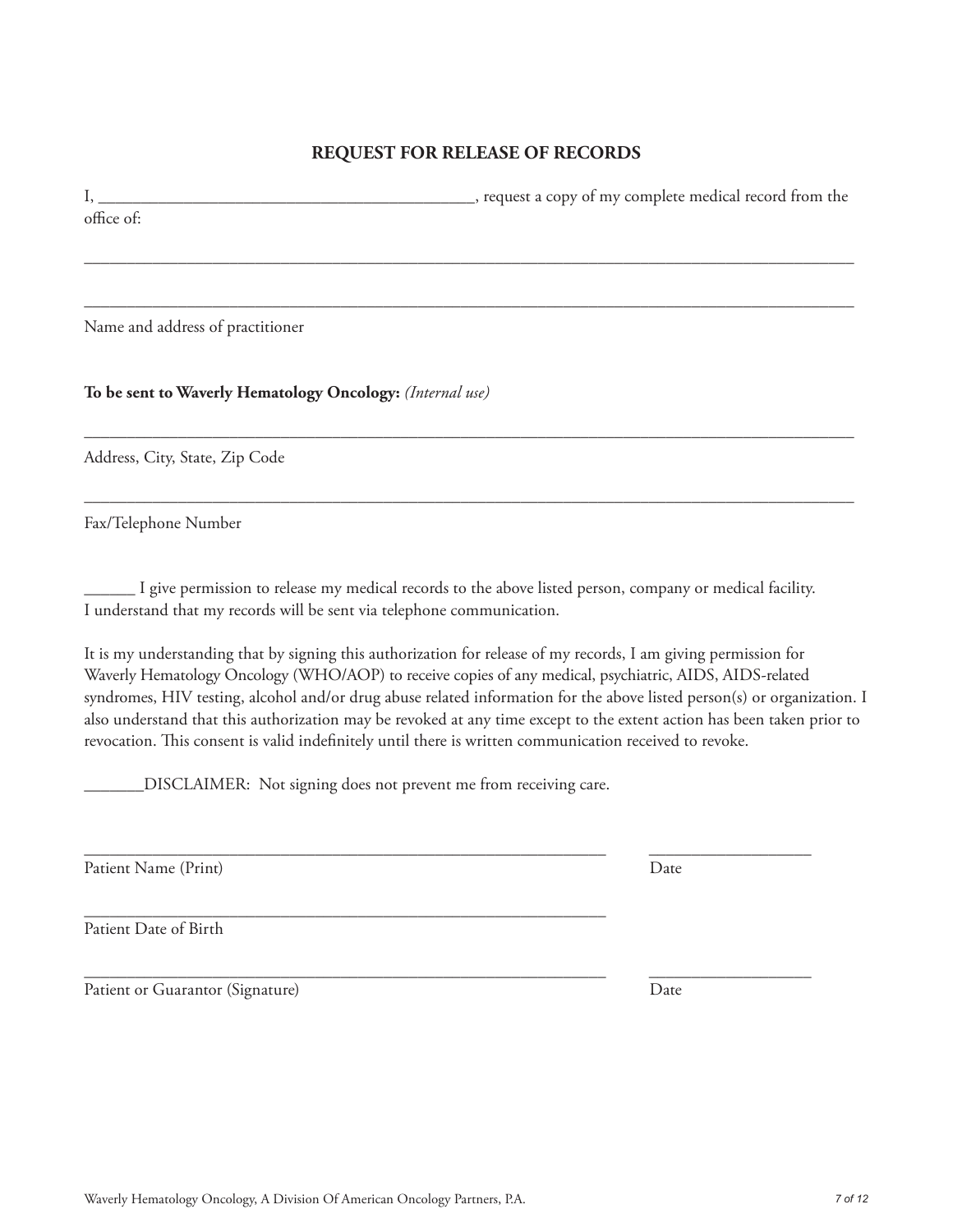#### **CONSENT TO DISCLOSE MEDICAL INFORMATION**

Please check one of the following:

**\_\_\_\_\_\_ I give permission to the employees of Waverly Hematology Oncology (WHO/AOP), a division of American Oncology Partners, P.A. to disclose my Protected Health Information to me and the following individual(s):**

| Relation: ________________ |  |
|----------------------------|--|
|                            |  |

\_\_\_\_\_\_ I request that all my Protected Health Information be disclosed ONLY to me and no other **individual(s)**.

I understand that I may revoke or change this Consent at any time by filling out another Consent form to replace this one.

Patient Name (Print) Date

Patient or Guarantor (Signature)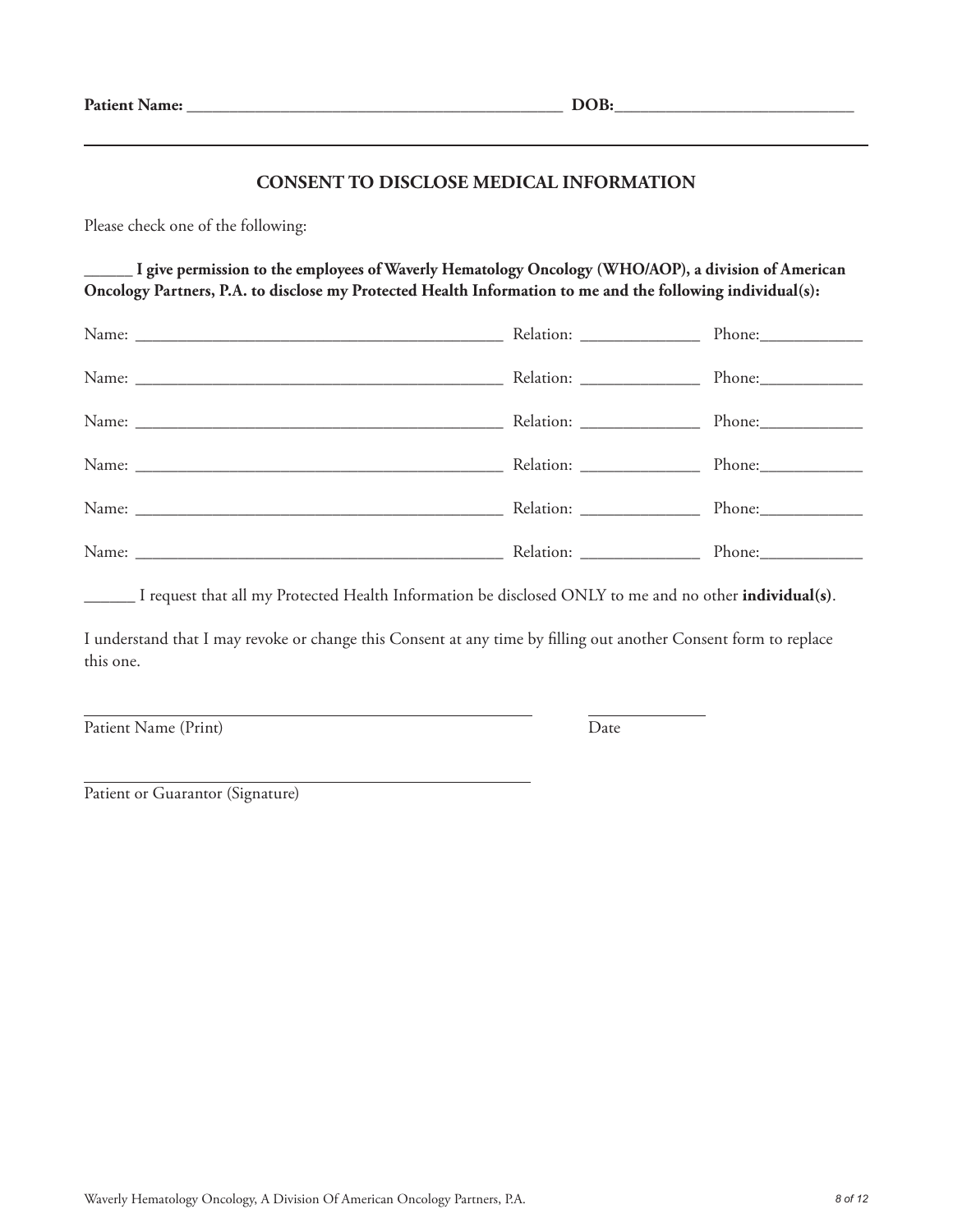# **INSURANCE INFORMATION**

| Does plan have prescription coverage? $\Box$ Yes $\Box$ No       |  |
|------------------------------------------------------------------|--|
|                                                                  |  |
| Secondary Insurance Carrier: New York Carrier: New York Carrier: |  |
|                                                                  |  |
|                                                                  |  |
|                                                                  |  |
|                                                                  |  |
| Does plan have prescription coverage? $\Box$ Yes $\Box$ No       |  |
|                                                                  |  |
|                                                                  |  |
|                                                                  |  |
| $Policy\#/Bin\#$                                                 |  |

I certify that the information provided is accurate. I will notify Waverly Hematology Oncology (WHO/AOP), a division of American Oncology Partners, P.A. of any changes as soon as they become available. I understand that it is my responsibility to update us of any changes to my insurance plan or I may be held liable for the full balance of my treatment.

\_\_\_\_\_\_\_\_\_\_\_\_\_\_\_\_\_\_\_\_\_\_\_\_\_\_\_\_\_\_\_\_\_\_\_\_\_\_\_\_\_\_\_\_\_\_\_\_\_\_\_\_\_\_\_\_\_\_\_\_\_\_\_ \_\_\_\_\_\_\_\_\_\_\_\_\_\_\_\_\_\_

Patient Name (Print) Date

Patient or Guarantor (Signature)

\_\_\_\_\_\_\_\_\_\_\_\_\_\_\_\_\_\_\_\_\_\_\_\_\_\_\_\_\_\_\_\_\_\_\_\_\_\_\_\_\_\_\_\_\_\_\_\_\_\_\_\_\_\_\_\_\_\_\_\_\_\_\_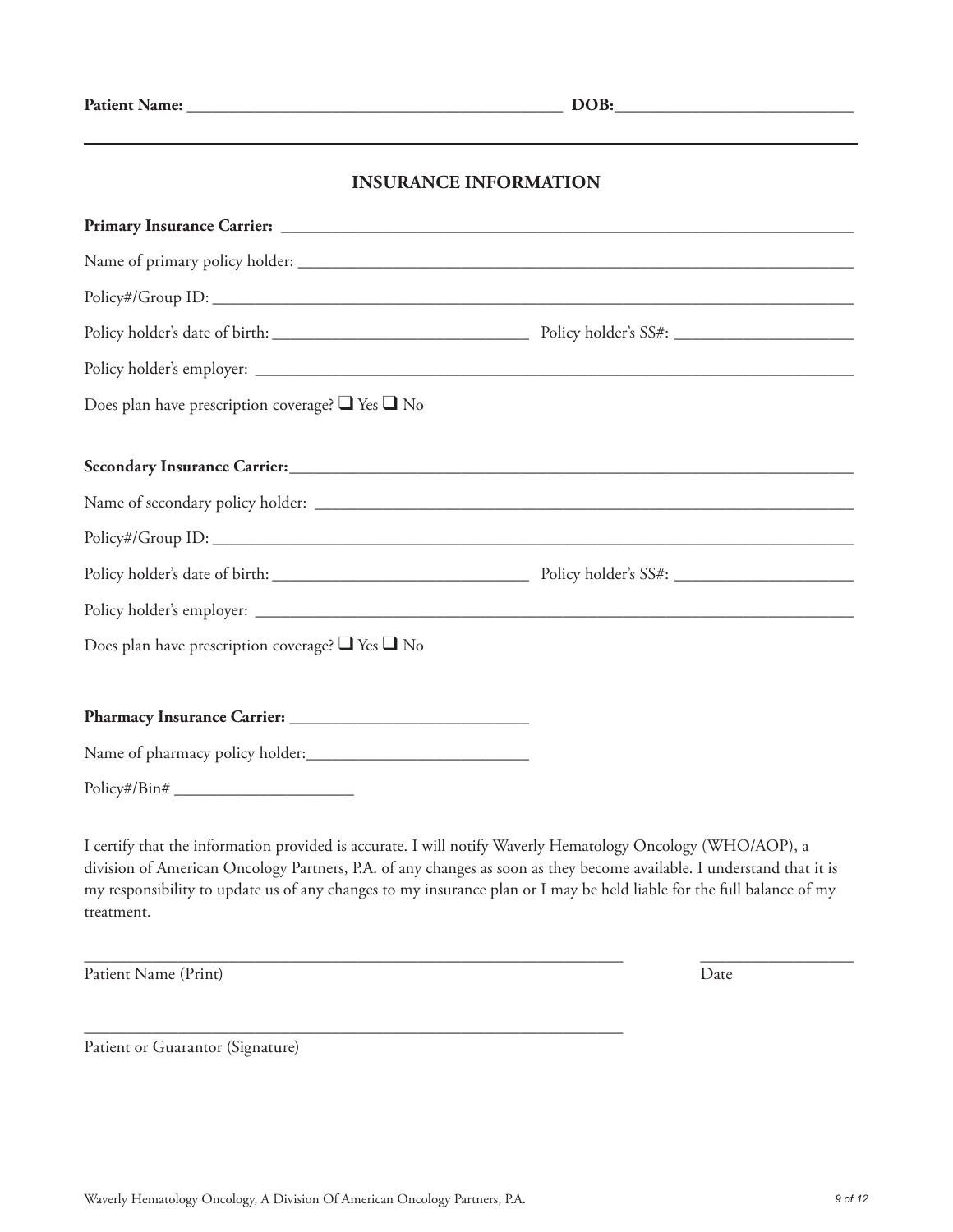# Waverly Hematology Oncology, A Division Of American Oncology Partners, P.A. *10 of 12*

# **ACKNOWLEDGEMENT OF RECEIPT OF NOTICE OF PRIVACY PRACTICES**

By signing this form, you acknowledge that you have received or have been informed that you have the right to receive a copy of the Waverly Hematology Oncology, a division of American Oncology Partners, P.A., (WHO/AOP) Notice of Privacy Practices.

This notice is available in hard copy by verbally requesting a copy at the front desk of any Waverly Hematology Oncology, a division of American Oncology Partners, P.A., (WHO/AOP) facility or by submitting a request in writing to the corporate office at Waverly Hematology Oncology, a division of American Oncology Partners, P.A., (WHO/ AOP), 3860 Colonial Blvd., Suite 100, Fort Myers, FL 33966.

You may also view and/or print a copy of the Notice of Privacy Practices by visiting **AONcology.com/policies/WHO\_NPP.pdf**

Date:

Patient Name (Print) DOB

Patient (Signature) Date

| Patient or Guarantor (Signature) | Date |  |
|----------------------------------|------|--|
|                                  |      |  |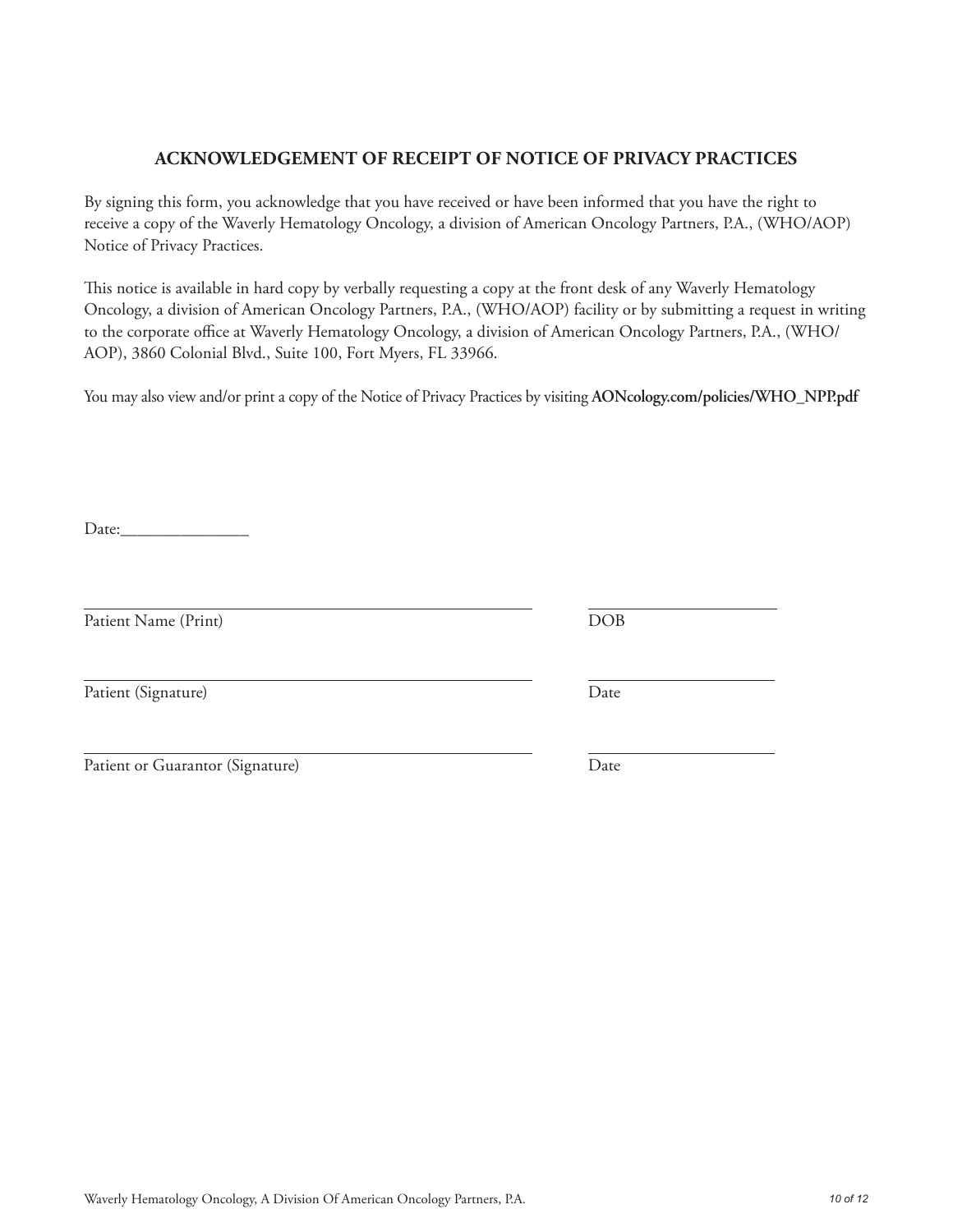# Waverly Hematology Oncology, A Division Of American Oncology Partners, P.A. *11 of 12*

## **ACKNOWLEDGMENT OF RECEIPT OF FINANCIAL POLICIES AGREEMENT**

By signing this form, you acknowledge that you have received or have been informed that you have the right to receive a copy of the Waverly Hematology Oncology, a division of American Oncology Partners, P.A., (WHO/AOP) Financial Policies Agreement.

This notice is available in hard copy by verbally requesting a copy at the front desk of any Waverly Hematology Oncology, a division of American Oncology Partners, P.A., (WHO/AOP) facility or by submitting a request in writing to the corporate office at Waverly Hematology Oncology, a division of American Oncology Partners, P.A., (WHO/ AOP), 3860 Colonial Blvd., Suite 100, Fort Myers, FL 33966.

You may also view and/or print a copy of the Financial Policies Agreement by visiting **AONcology.com/policies/ WHO\_FPA.pdf**

Date:\_\_\_\_\_\_\_\_\_\_\_\_\_\_\_

Patient Name (Print) DOB

Patient (Signature) Date

Patient or Guarantor (Signature) Date